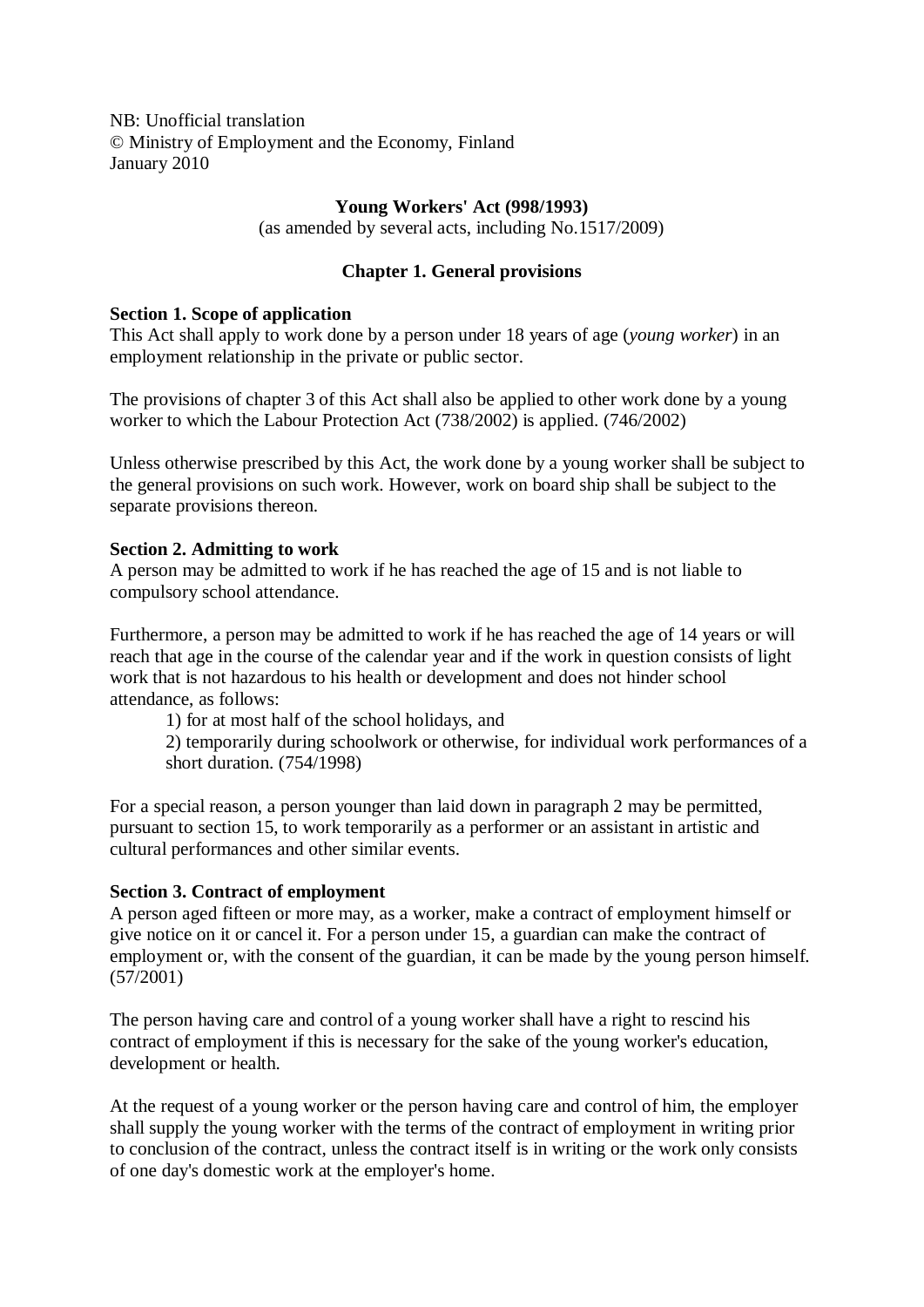# **Chapter 2. Working hours**

# **Section 4. Regular working hours**

The regular working hours of a person who has reached the age of 15 years shall not exceed those of workers who have reached the age of 18 years and are engaged in the type of activity in which the young worker is employed. The total length of training time and working hours of an apprentice in apprenticeship training as defined in the Act on Apprenticeship Training (1605/1992) shall not exceed eight hours a day or 40 hours a week. (754/1998)

During the school year, the daily working hours of a person of school age shall not exceed seven hours on days when there is no school and two hours on school days. The total length of the school day and working hours cannot, however, exceed eight hours or the weekly working hours 12 hours. (408/1996)

The working hours of a person under the age of 15 shall not exceed seven hours a day and 35 hours a week during the school holidays.

## **Section 5. Overtime work and emergency work** (754/1998)

A person who has reached 15 years of age may, with his own consent, do overtime work for no more than 80 hours in the course of one calendar year, in addition to regular daily working hours or other regular working hours.

A person under the age of 15 shall not be made to do overtime or emergency work. A person who has reached 15 years of age may be required to do emergency work under the provisions of section 21 of the Working Hours Act (605/1996) only if employees over the age of 18 are not available to do the emergency work in question. If the young worker's period of rest as set down in section 8 has been curtailed by the need to do emergency work, the young worker shall be given a compensatory period of rest as soon as possible or within three weeks at the latest. (754/1998)

## **Section 6. Maximum working hours**

A young worker's working hours shall not exceed nine hours a day or 48 hours a week.

## **Section 7. Distribution of working hours**

The working hours of a person who has reached the age of 15 shall fall between 6 a.m. and 10 p.m. (6.00 and 22.00).

Young workers who have reached the age of 15 years and are employed for training purposes in jobs approved and supervised by the public authorities may, however, only be employed in a two-shift system until 12 midnight (24.00). (408/1996)

The working hours of persons under 15 years of age shall fall between 8 a.m. and 8 p.m. (8.00 and 20.00). For impelling reasons related to the organization of work, persons under 15 years can, however, be employed between 6 a.m. and 8 p.m. (6.00 and 20.00). (408/1996)

However, with the worker's consent, it shall be possible for the working hours of a young worker performing domestic work at the employer's home to last until 11 p.m. (23.00), if it is necessary for a special reason.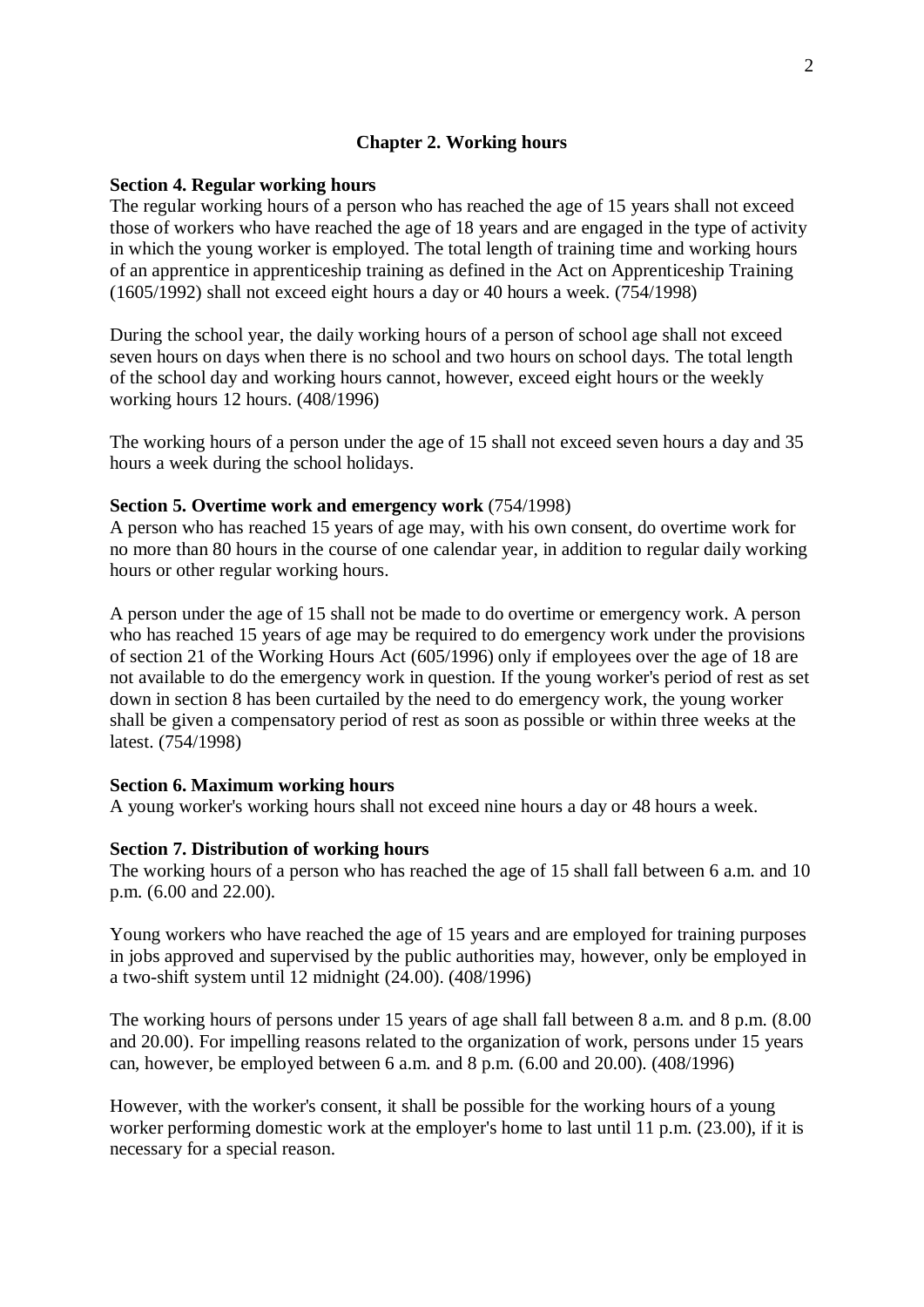## **Section 8. Periods of rest**

A person of 15 years or older shall be granted at least 12 consecutive hours of rest in every 24.

A person under the age of 15 shall be granted at least 14 consecutive hours of rest in every 24.

Where the daily working hours of young workers are in excess of four hours thirty minutes, said employees shall be granted a rest period of at least thirty minutes in the course of their work, during which they shall be free to leave the workplace. If, under the collective agreement observed at the workplace, an exception has been made to the provision on the periods of rest laid down in the Working Hours Act, the stipulation concerning periods of rest can also be applied to young workers. (754/1998)

Young workers shall be granted a weekly break of at least 38 consecutive hours. (408/1996)

## **Chapter 3. Occupational safety and health**

## **Section 9. Occupational safety and health**

The employer shall see to it that the work is not hazardous to the physical or mental development of a young worker, and that it does not require more exertion or responsibility than can be considered reasonable with respect to his age and strength.

In duties which might cause a special accident risk or a health hazard, or which might be hazardous to the young worker himself or to others in the manner referred to in paragraph 1, a young worker may be used only on conditions laid down by decree.

### **Section 10. Training and guidance**

The employer shall ensure that a young worker who does not have the necessary skill or experience for a job is given training and guidance for the purpose, together with such personal instruction as is necessary in view of the working conditions, his age and other factors, so that he is not a danger to himself or other persons.

#### **Section 11. Medical examination**

Prior to entering into an employment relationship or within one month thereafter, a young worker shall be given a medical examination at the employer's expense. The examination shall determine the suitability of the young person for the work in question and ensure that the work is not detrimental to his health or development.

However, no such examination need be given if:

- 1) the contract is for light shop or office work or other similar light employment,
- 2) the employment relationship is due to last for no more than three months, or

3) the worker can produce a medical certificate, obtained within the last 12 months, showing convincingly that he is fit for the employment.

In work which might cause a special health hazard, the arrangement of medical examinations shall further be subject to what is provided in or under the Occupational Health Care Act [743/1978 repealed] (1383/2001).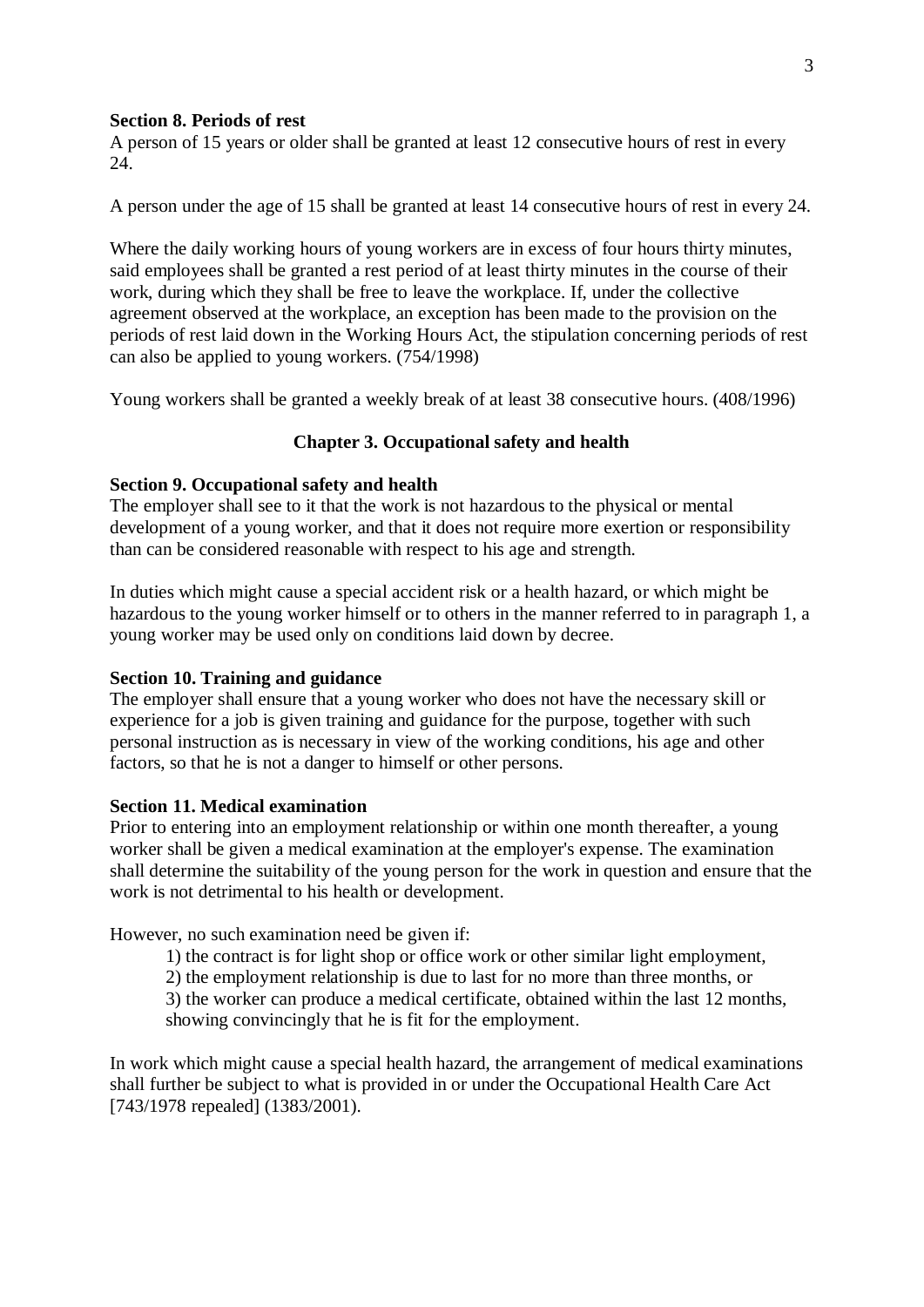## **Chapter 4. Miscellaneous provisions**

# **Section 12. Evidence of a young worker's age**

Before a person under 18 years of age is admitted to work, he shall produce reliable evidence of his age and whether he is liable to compulsory school attendance.

## **Section 13. List of young workers**

The employer shall keep a list of all young workers who are recruited until further notice or for at least two months, or who have been in his employ for two months.

The list shall mention:

- 1) the full name and date of birth of the worker,
- 2) the worker's address,
- 3) the name and address of the person having care and control of the worker,
- 4) the date on which the employment relationship begins, and
- 5) a job description.

# **Section 14.** (859/1996) **Opinion of the Labour Council**

The Labour Council shall issue opinions on the application and interpretation of this Act as provided in the Act on the Labour Council and on exemptions concerning labour protection (608/1946).

#### **Section 15.** (1517/2009) **Special permits**

The Regional State Administrative Agency in question may, on conditions imposed by it, permit:

1) for special reasons, persons referred to in section 2, paragraph 3, to work as performers or assistants in artistic or cultural performances and other similar events, when the said performance or event does not endanger the children or cause harm to their health, development or education;

2) an exemption to the provisions of section 2, paragraph 2, subparagraph 2, and chapter 2 concerning the employment of young persons of 14 years of age or older, if so required by their professional development or some other important reason.

The Regional State Administrative Agency may not, however, grant permission that will make a young worker do more than 40 hours of overtime in the course of one calendar year in addition to the number of overtime hours permitted under section 5, nor can it permit an exception to the provisions concerning the periods of rest pursuant to section 8, paragraph 1 and 2.

#### **Section 16. Keeping on display**

Any employer with one or more young workers in his service shall display this Act and the enforcement provisions and regulations issued on the grounds thereof, as well as any decisions whereby the authorities have permitted exemptions to be made, in a suitable place where the workers can consult them.

The keeping on display provided above in paragraph 1 shall not concern an employer in whose home a young worker only performs domestic work temporarily.

#### **Section 17. Supervision**

Compliance with this Act shall be supervised by the labour protection authorities.